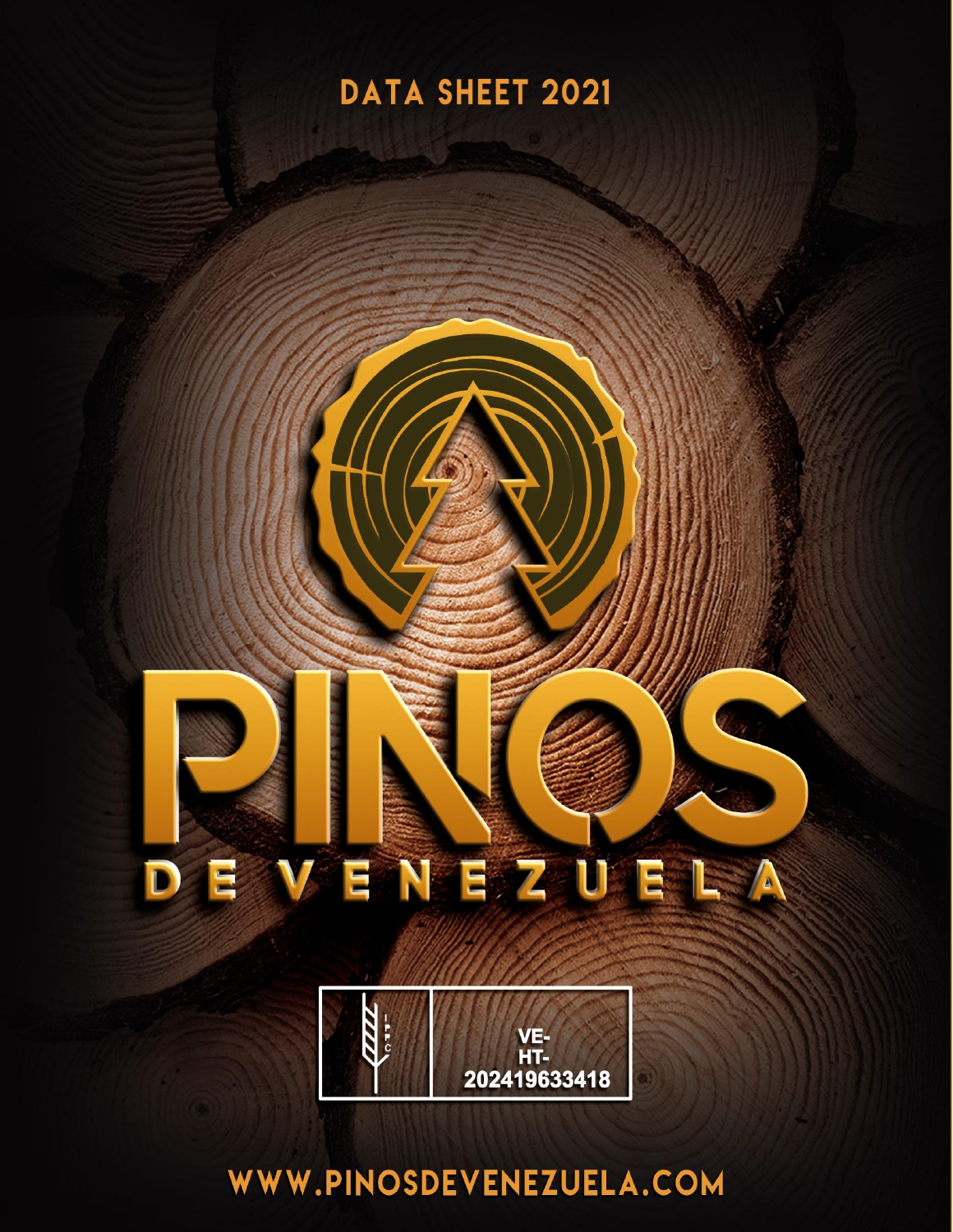# WE HAVE IN STOCK ALL THIS PRODUCTS IN THIS SPECIES OF WOOD:

- CARIBBEAN PINE / PINUS CARIBAEA
- BULLETWOOD / MANILKARA BIDENTATA
- TEAK / TECTONA GRANDIS
- CRABWOOD / CARAPA GUIANENSIS
- SPANISH CEDAR / CEDRELA ODORATA
- IPÉ / HANDROANTHUS SERRATIFOLIA
- JATOBA / HYMENAEA COURBARIL
- QUARUBARANA / ERISMA UNCINATUM
- MAHOGANY WOOD / SWIETENIA MACROPHYLLA
- PURPLEHEART / PELTOGYNE PURPUREA
- MONKEYPOD / SAMANEA SAMAN
- CANARYWOOD / CENTROLOBIUM PARAENSE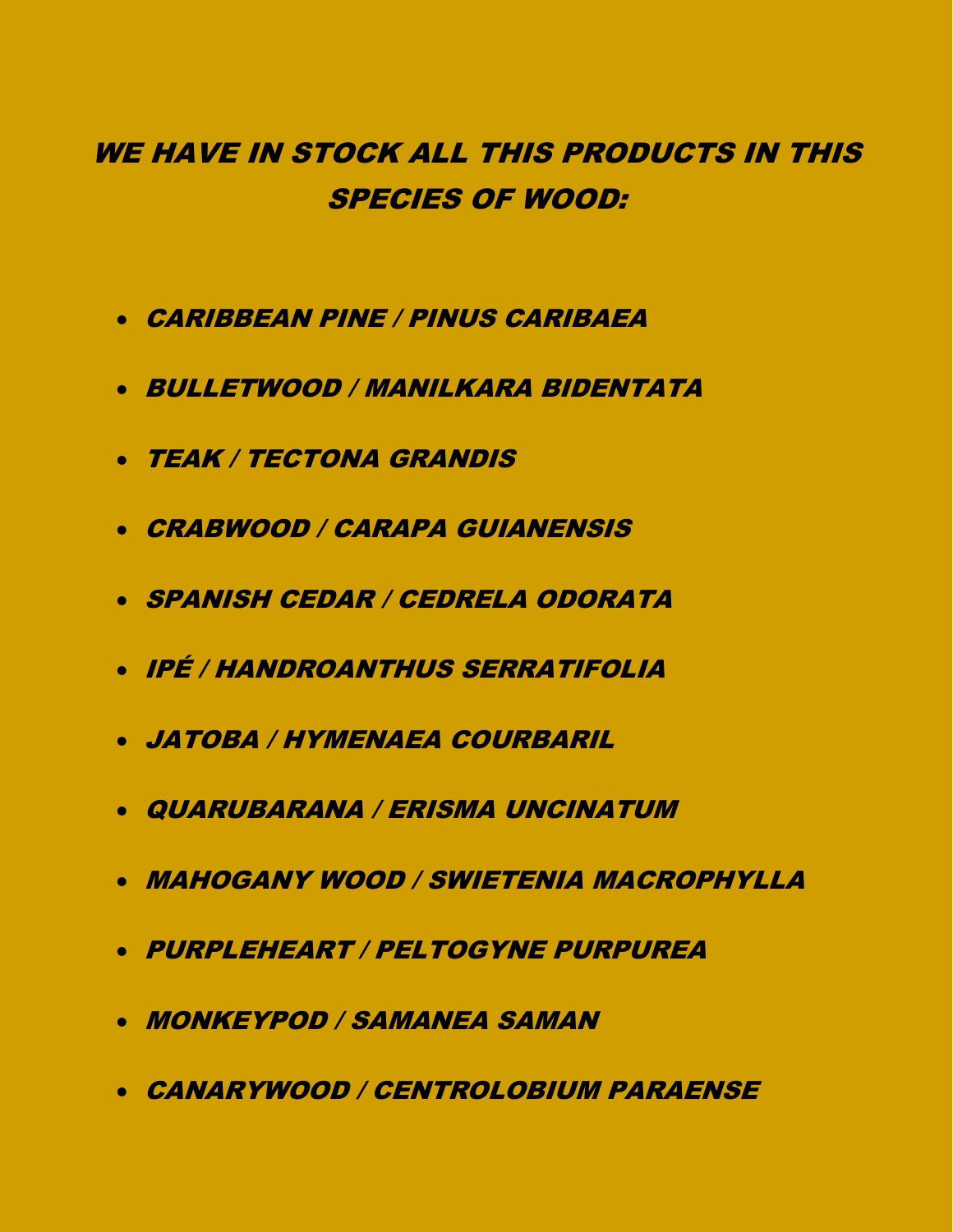# CARIBBEAN PINE / PINUS CARIBAEA

- *Common Name(s): Caribbean Pine*
- *Scientific Name: Pinus caribaea*
- *Tree Size: 65-100 ft (20-30 m) tall, 2-3 ft (.6-1 m) trunk diameter*
- *Average Dried Weight: 39 lbs/ft3 (625 kg/m3)*
- *Specific Gravity (Basic, 12% MC): .51, .63*
- *Janka Hardness: 1,110 lbf (4,920 N)*
- *Modulus of Rupture: 13,340 lbf/in2 (92.0 MPa)*
- *Elastic Modulus: 1,745,000 lbf/in2 (12.03 GPa)*
- *Crushing Strength: 7,890 lbf/in2 (54.4 MPa)*
- *Shrinkage: Radial: 6.3%, Tangential: 7.8%, Volumetric: 12.9%, T/R Ratio: 1.2*
- *Color/Appearance: Heartwood is reddish brown; sapwood is yellowish white and is distinct from the heartwood.*
- *Grain/Texture: Straight grained with a medium to coarse texture and a greasy feel.*
- *Endgrain: Large resin canals, numerous and evenly distributed, mostly solitary; earlywood to latewood transition abrupt, color contrast high; tracheid diameter medium-large.*
- *Rot Resistance: The heartwood is rated as moderately resistant to decay.*
- *Workability: Overall, Caribbean Pine works fairly well with most tools, though the resin can gum up tools and clog sandpaper. Caribbean Pine glues and finishes well.*

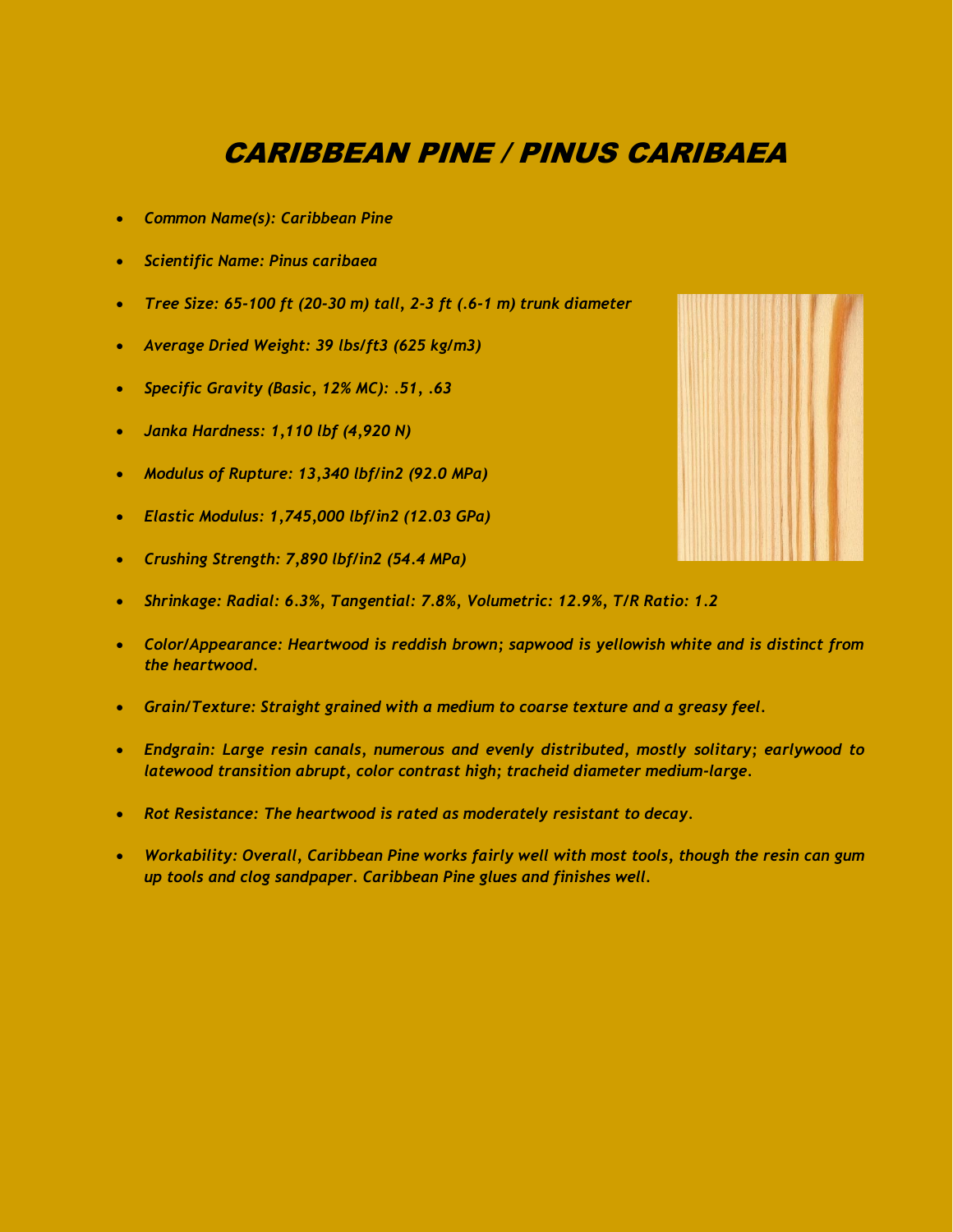# BULLETWOOD / MANILKARA BIDENTATA

- *Common Name(s): Bulletwood, Massaranduba*
- *Scientific Name: Manilkara bidentata*
- *Tree Size: 100-150 ft (30-46 m) tall, 2-4 ft (.6-1.2 m) trunk diameter*
- *Average Dried Weight: 67 lbs/ft3 (1,080 kg/m3)*
- *Specific Gravity (Basic, 12% MC): .85, 1.08*
- *Janka Hardness: 3,130 lbf (13,920 N)*
- *Modulus of Rupture: 27,870 lbf/in2 (192.2 MPa)*
- *Elastic Modulus: 3,344,000 lbf/in2 (23.06 GPa)*
- *Crushing Strength: 12,930 lbf/in2 (89.2 MPa)*
- *Shrinkage: Radial: 6.7%, Tangential: 9.4%, Volumetric: 16.8%, T/R Ratio: 1.4*
- *Color/Appearance: Heartwood is a medium to dark reddish brown. Color tends to darken with age. Pale yellow sapwood is clearly differentiated from the heartwood, though not always sharply demarcated.*
- *Grain/Texture: Grain straight to interlocked or wavy. Fine uniform texture with low natural luster.*
- *Endgrain: Diffuse-porous; radial multiples of 2-5 common; medium to large pores, few; tyloses and mineral deposits common; parenchyma diffuse-in-aggregates, reticulate; narrow rays, spacing fairly close.*
- *Rot Resistance: Rated as very durable, with good resistance to most insect attack. Susceptible to marine borers.*
- *Workability: Despite its high density, Bulletwood generally produces good results with both hand and machine tools, though it does exhibit an above-average dulling effect on cutters. Responds well to steam-bending. Can pose challenges in gluing due to high density and oil content.*

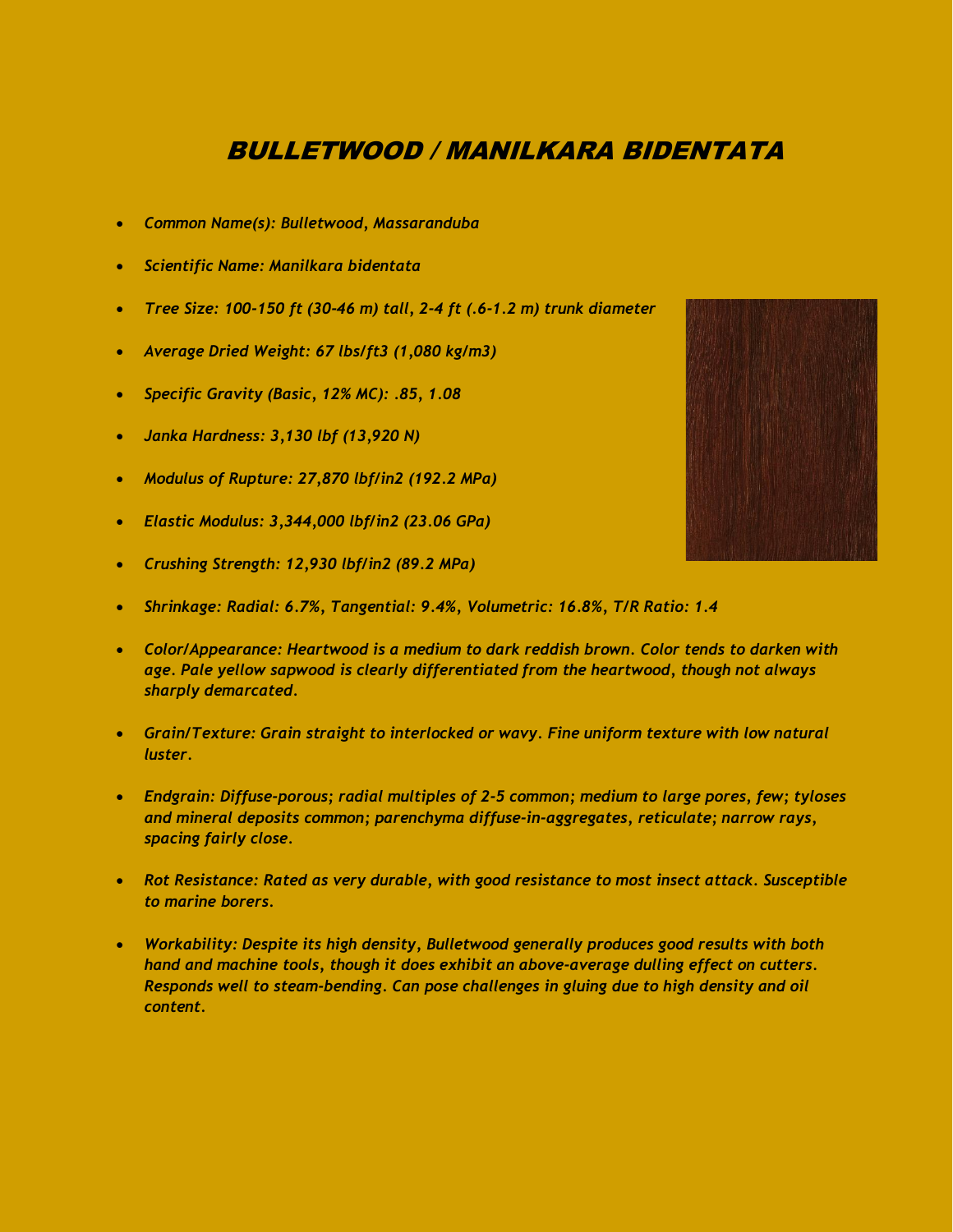## TEAK / TECTONA GRANDIS

*Common Name(s): Teak, Burmese Teak*

*Scientific Name: Tectona grandis*

*Tree Size: 100-130 ft (30-40 m) tall, 3-5 ft (1-1.5 m) trunk diameter*

*Average Dried Weight: 41 lbs/ft3 (655 kg/m3)*

*Specific Gravity (Basic, 12% MC): .55, .66*

*Janka Hardness: 1,070 lbf (4,740 N)*

*Modulus of Rupture: 14,080 lbf/in2 (97.1 MPa)*

*Elastic Modulus: 1,781,000 lbf/in2 (12.28 GPa)*

*Crushing Strength: 7,940 lbf/in2 (54.8 MPa)*

*Shrinkage: Radial: 2.6%, Tangential: 5.3%, Volumetric: 7.2%, T/R Ratio: 2.0*

*Color/Appearance: Heartwood tends to be a golden or medium brown, with color darkening with age.*

*Grain/Texture: Grain is straight, though it can occasionally be wavy or interlocked. Coarse, uneven texture and moderate to low natural luster. Raw, unfinished wood surfaces have a slightly oily or greasy feel due to natural oils.*

*Endgrain: Ring-porous or semi-ring-porous; large to very large solitary earlywood pores, medium to large latewood pores, few; solitary and in radial multiples of 2-3; tyloses and other heartwood deposits (light-colored) common; medium rays visible without lens, spacing normal; parenchyma vasicentric, and banded (marginal), with bands sometimes wide enough to enclose entire earlywood pores.*

*Rot Resistance: Teak has been considered by many to be the gold standard for decay resistance, and its heartwood is rated as very durable. Teak is also resistant to termites, though it is only moderately resistant to marine borers and powder post beetles.*

*Workability: Easy to work in nearly all regards, with the only caveat being that Teak contains a high level of silica (up to 1.4%) which has a pronounced blunting effect on cutting edges. Despite its natural oils, Teak usually glues and finishes well, though in some instances it may be necessary to wipe the surface of the wood with a solvent prior to gluing/finishing to reduce the natural oils on the surface of the wood.*

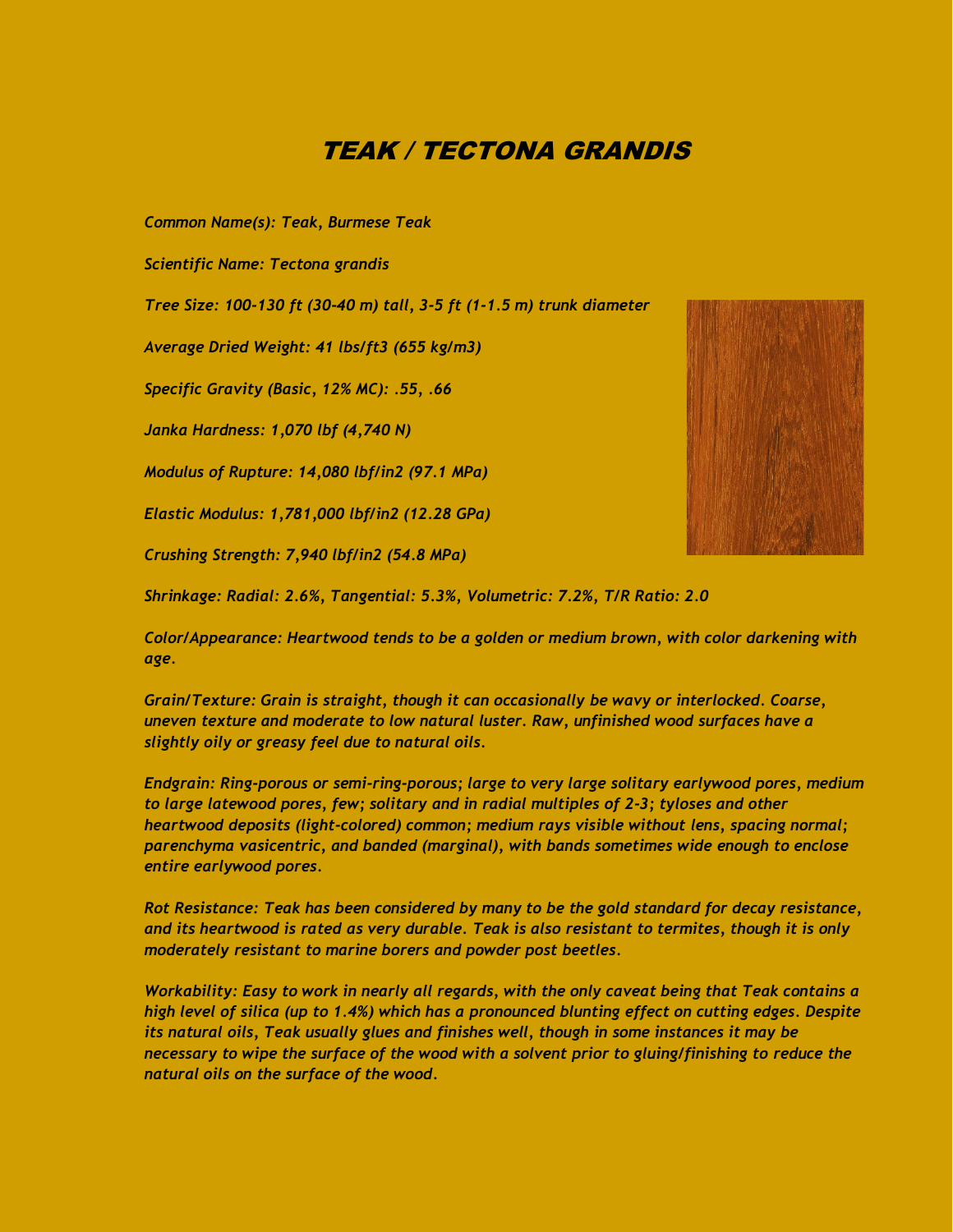## CRABWOOD / CARAPA GUIANENSIS

*Common Name(s): Andiroba, Crabwood*

*Scientific Name: Carapa spp. (Carapa guianensis, etc.)*

*Tree Size: 80-100 ft (25-30 m) tall, 2-3 ft (.6-1.0 m) trunk diameter*

*Average Dried Weight: 41 lbs/ft3 (660 kg/m3)*

*Specific Gravity (Basic, 12% MC): .56, .66*

*Janka Hardness: 1,220 lbf (5,430 N)*

*Modulus of Rupture: 15,580 lbf/in2 (107.4 MPa)*

*Elastic Modulus: 1,965,000 lbf/in2 (13.55 GPa)*

*Crushing Strength: 8,220 lbf/in2 (56.7 MPa)*

*Shrinkage: Radial: 3.1%, Tangential: 7.6%, Volumetric: 10.4%, T/R Ratio: 2.5*

*Color/Appearance: Heartwood tends to be a pale reddish brown, darkening with age to a medium to dark brown. Sapwood is a lighter pink or pale brown, not always demarcated from heartwood. Quartersawn surfaces exhibit a ribbon-like appearance similar to Sapele.*

*Grain/Texture: Andiroba has a uniform, fine to medium texture with a medium natural luster and a straight grain, though the grain is sometimes wavy or interlocked.*

*Endgrain: Diffuse-porous; medium pores in no specific arrangement; solitary and radial multiples of 2-3; mineral deposits occasionally present; growth rings distinct due to marginal parenchyma; rays visible without lens; parenchyma vasicentric and banded. Can be confused with genuine mahogany, but andiroba tends to have darker, more reddish brown colored marginal parenchyma bands.*

*Rot Resistance: Andiroba is considered moderately durable to very durable regarding decay resistance, though it can be susceptible to insect attack. Weathering characteristics are similar to Honduran Mahogany.*

*Workability: Overall Andiroba is easy to work with both hand and machine tools. Sometimes pieces with interlocked grain will experience tearout during surfacing operations. Andiroba also has a moderate blunting effect on tool cutters. Andiroba has an increased risk of warping and other drying defects, partially because of its high T/R ratio (2.5). Andiroba glues, finishes, and turns well.*

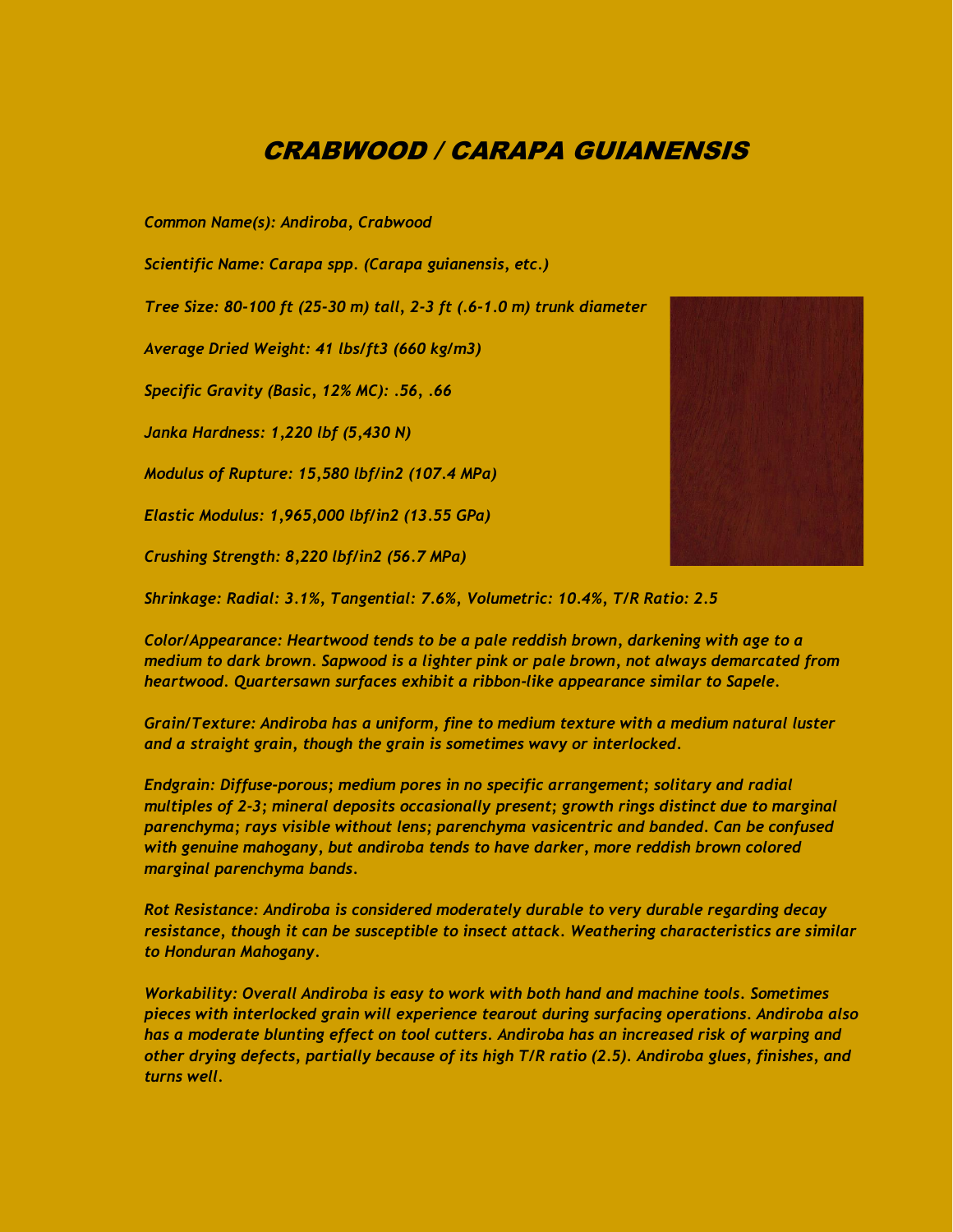## SPANISH CEDAR / CEDRELA ODORATA

- *Common Name(s): Spanish Cedar, Cedro*
- *Scientific Name: Cedrela odorata*
- *Tree Size: 65-100 ft (20-30 m) tall, 3-5 ft (1-1.5 m) trunk diameter*
- *Average Dried Weight: 29 lbs/ft3 (470 kg/m3)*
- *Specific Gravity (Basic, 12% MC): .38, .47*
- *Janka Hardness: 600 lbf (2,670 N)*
- *Modulus of Rupture: 10,260 lbf/in2 (70.8 MPa)*
- *Elastic Modulus: 1,323,000 lbf/in2 (9.12 GPa)*
- *Crushing Strength: 5,860 lbf/in2 (40.4 MPa)*
- *Shrinkage: Radial: 4.1%, Tangential: 6.2%, Volumetric: 10.2%, T/R Ratio: 1.5*
- *Color/Appearance: Heartwood is a relatively uniform light pinkish to reddish brown; colors tend to darken with age. Random pockets of gum and natural oils are commonly present. Grain patterning and figure tends to be somewhat bland.*
- *Grain/Texture: Grain is straight or shallowly interlocked. Medium texture and moderate natural luster.*
- *Rot Resistance: Spanish Cedar ranges from durable to moderately durable regarding decay resistance, and is also resistant to termite attack; the wood is also reported to have excellent weathering characteristics. Older, slower-growing trees from the wild tend to produce wood that is more durable than wood from younger, plantation-grown trees.*
- *Workability: Spanish Cedar is easy to work with both hand and machine tools. However, due to its low density and softness, Spanish Cedar tends to leave fuzzy surfaces if not machined with sharp cutters; extra sanding up to finer grits may be required to obtain a smooth wood surface. Also, natural gum pockets can remain wet and may ooze out onto the surrounding surface, which can clog and gum up saw blades, and make finishing the wood a challenge.*

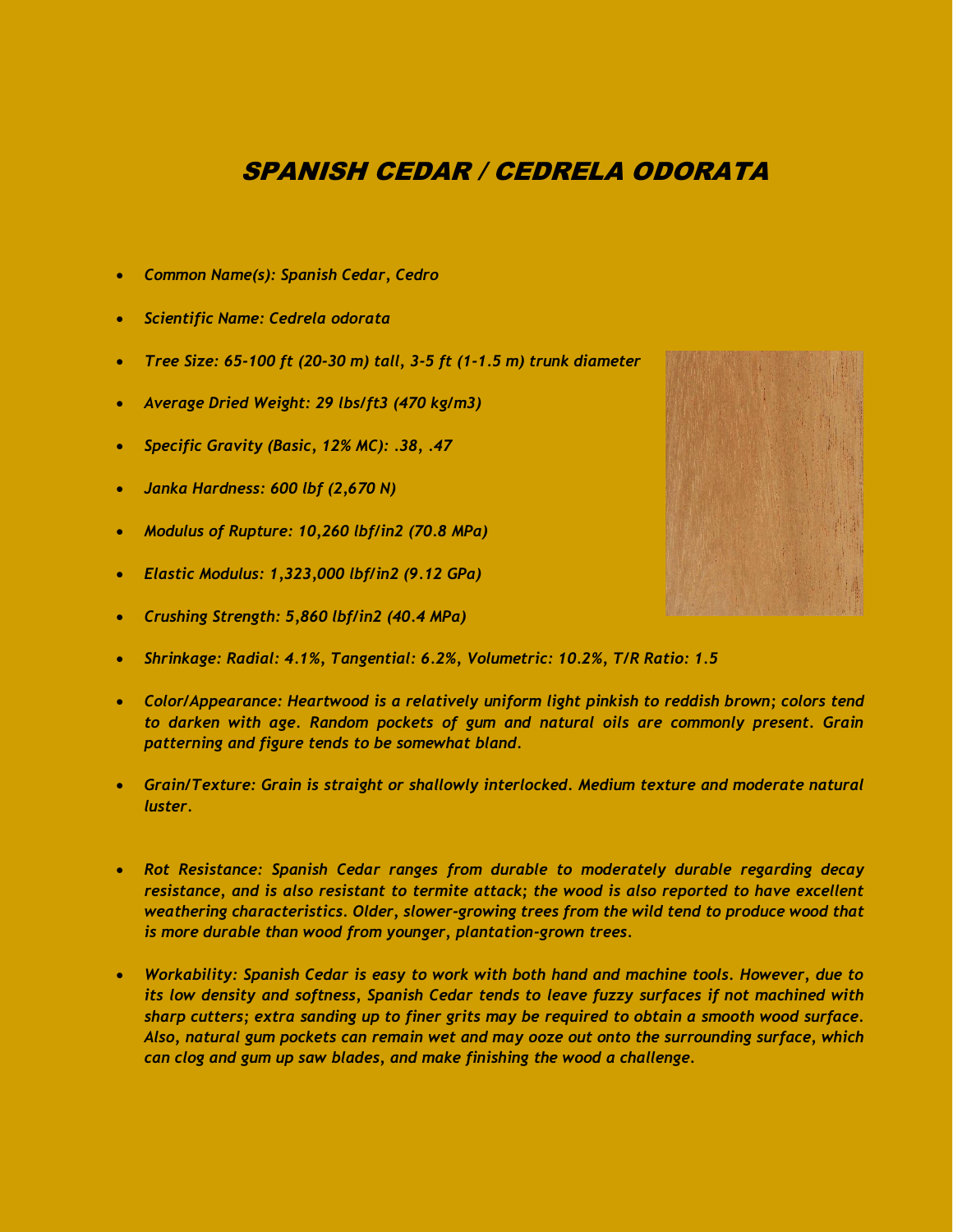# IPÉ / HANDROANTHUS SERRATIFOLIA

- *Common Name(s): Ipe, Brazilian Walnut, Lapacho*
- *Scientific Name: Handroanthus Serratifolia. (formerly placed in the Tabebuia genus)*
- *Tree Size: 100-130 ft (30-40 m) tall, 2-4 ft (.6-1.2 m) trunk diameter*
- *Average Dried Weight: 69 lbs/ft3 (1,100 kg/m3)*
- *Specific Gravity (Basic, 12% MC): .91, 1.10*
- *Janka Hardness: 3,510 lbf (15,620 N)*
- *Modulus of Rupture: 25,660 lbf/in2 (177.0 MPa)*
- *Elastic Modulus: 3,200,000 lbf/in2 (22.07 GPa)*
- *Crushing Strength: 13,600 lbf/in2 (93.8 MPa)*
- *Shrinkage: Radial: 5.9%, Tangential: 7.2%, Volumetric: 12.4%, T/R Ratio: 1.2*
- *Color/Appearance: Heartwood can vary in color from reddish brown, to a more yellowish olive brown or darker blackish brown; sometimes with contrasting darker brown/black stripes. In certain species, there are powdery yellow deposits within the wood. Ipe can be difficult to distinguish visually from Cumaru, another dense South American timber, though Ipe tends to be darker, and lacks the subtle yet characteristic vanilla/cinnamon scent while being worked.*
- *Grain/Texture: Has a fine to medium texture, with the grain varying from straight to irregular or interlocked. Moderate natural luster.*
- *Rot Resistance: Rated as very durable; excellent insect resistance, though some species are susceptible to marine borers. Superb weathering characteristics. (Ipe was used for the boardwalk along the beach of New York City's Coney Island, and was said to have lasted 25 years before it needed to be replaced: an amazing lifespan given the amount of traffic and environmental stresses put upon the wood.)*
- *Workability: Overall, Ipe is a difficult wood to work, being extremely hard and dense, with high cutting resistance during sawing. Ipe also has a pronounced blunting effect on cutting edges. The wood generally planes smoothly, but the grain can tearout on interlocked areas. Also, Ipe can be difficult to glue properly, and surface preparation prior to gluing is recommended. Straightgrained wood turns well, though the natural powdery yellow deposits can sometimes interfere with polishing or finishing the wood.*

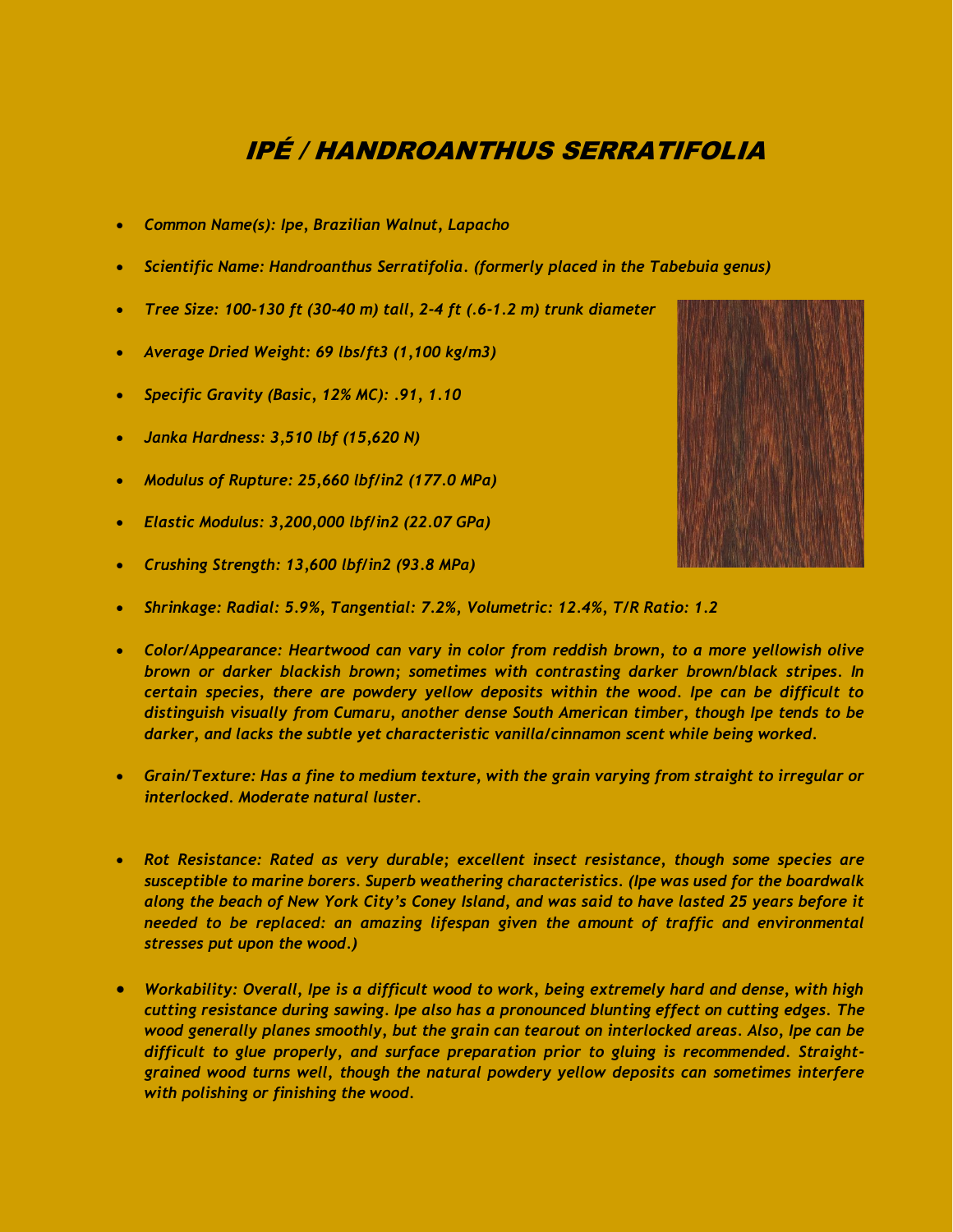# JATOBA / HYMENAEA COURBARIL

- *Common Name(s): Jatoba, Brazilian Cherry*
- *Scientific Name: Hymenaea courbaril*
- *Tree Size: 100-130 ft (30-40 m) tall, 2-4 ft (.6-1.2 m) trunk diameter*
- *Average Dried Weight: 57 lbs/ft3 (910 kg/m3)*
- *Specific Gravity (Basic, 12% MC): .77, .91*
- *Janka Hardness: 2,690 lbf (11,950 N)*
- *Modulus of Rupture: 22,510 lbf/in2 (155.2 MPa)*
- *Elastic Modulus: 2,745,000 lbf/in2 (18.93 GPa)*
- *Crushing Strength: 11,780 lbf/in2 (81.2 MPa)*



- *Shrinkage: Radial: 4.2%, Tangential: 8.0%, Volumetric: 12.1%, T/R Ratio: 1.9*
- *Color/Appearance: Heartwood varies from a light orangish brown to a darker reddish brown, sometimes with contrasting darker grayish brown streaks. Color tends darken upon exposure to light. Sapwood is a light grayish yellow, clearly demarcated from the heartwood.*
- *Grain/Texture: Grain is typically interlocked, with a medium to coarse texture. Good natural luster.*
- *Endgrain: Diffuse-porous; large pores, very few; solitary and radial multiples of 2-3; mineral deposits (dark brown) occasionally present; parenchyma vasicentric, aliform (lozenge or winged), confluent, and marginal; narrow to medium rays, normal spacing.*
- *Rot Resistance: Jatoba is rated as being very durable in regards to rot resistance, and is also resistant to termites and most other insects. (Though it has been reported to be susceptible to attack from marine borers.)*
- *Workability: Jatoba is considered difficult to work with on account of its density and hardness, and has a moderate blunting effect on tool cutters. Jatoba also tends to be difficult to plane without tearout due to its interlocking grain. However, Jatoba glues, stains, turns, and finishes well. Responds well to steam-bending.*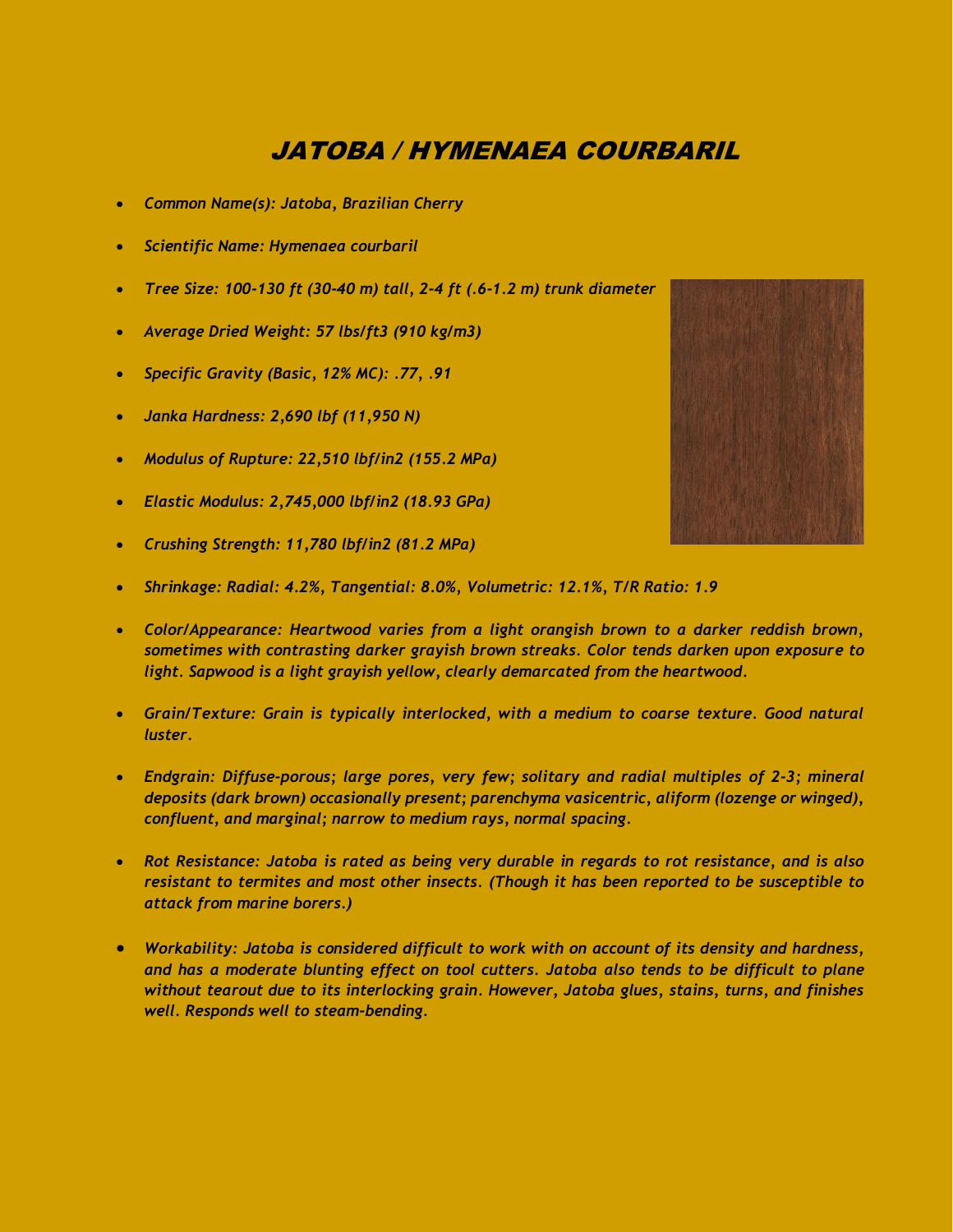# QUARUBARANA / ERISMA UNCINATUM

- *Common Name: Quarubarana , Mureillo , Aurora.*
- *Scientific Name: Erisma uncinatum*
- *Density at 12% CH: 0.60 gr / cm3*
- *Basic density: 0.46 median*
- *Total radial shrinkage: 3.36%*
- *Total shrinkage, tangential: 8.87%*
- *T / R rate 2.63 stable wood*
- *Mechanical Properties: (12% CH)*
- *Breaking stress in static bending: 649 kg / cm2*
- *Modulus of elasticity in static flexion: 99.075 kg / cm2*
- *Breaking force in parallel compression: 348 kg / cm2*
- *Lateral hardness: 327 kg*
- *General Characteristics of the Tree: Height up to 30 m, medium crown, tall, straight and cylindrical trunk*
- *General Characteristics of the Wood: Wide and differentiated sapwood, greyish white color, light pink brown to purplish brown heartwood, coarse grain straight grain.*
- *Workability: Drying without major risks; risks of deformation and slight cracking, easy sawing, slightly abrasive wood, good gluing, good surface finish is achieved.*
- *Preservation and Natural Durability: Total and uniform absorption in pressure treatment, low resistance to decay; poor resistance to termite attack and good to dry wood fungi and insects.*
- *Uses and Applications: Doors and windows. Door frames, Moldings, Panels, Joinery, Furniture, Drawers, Turning*

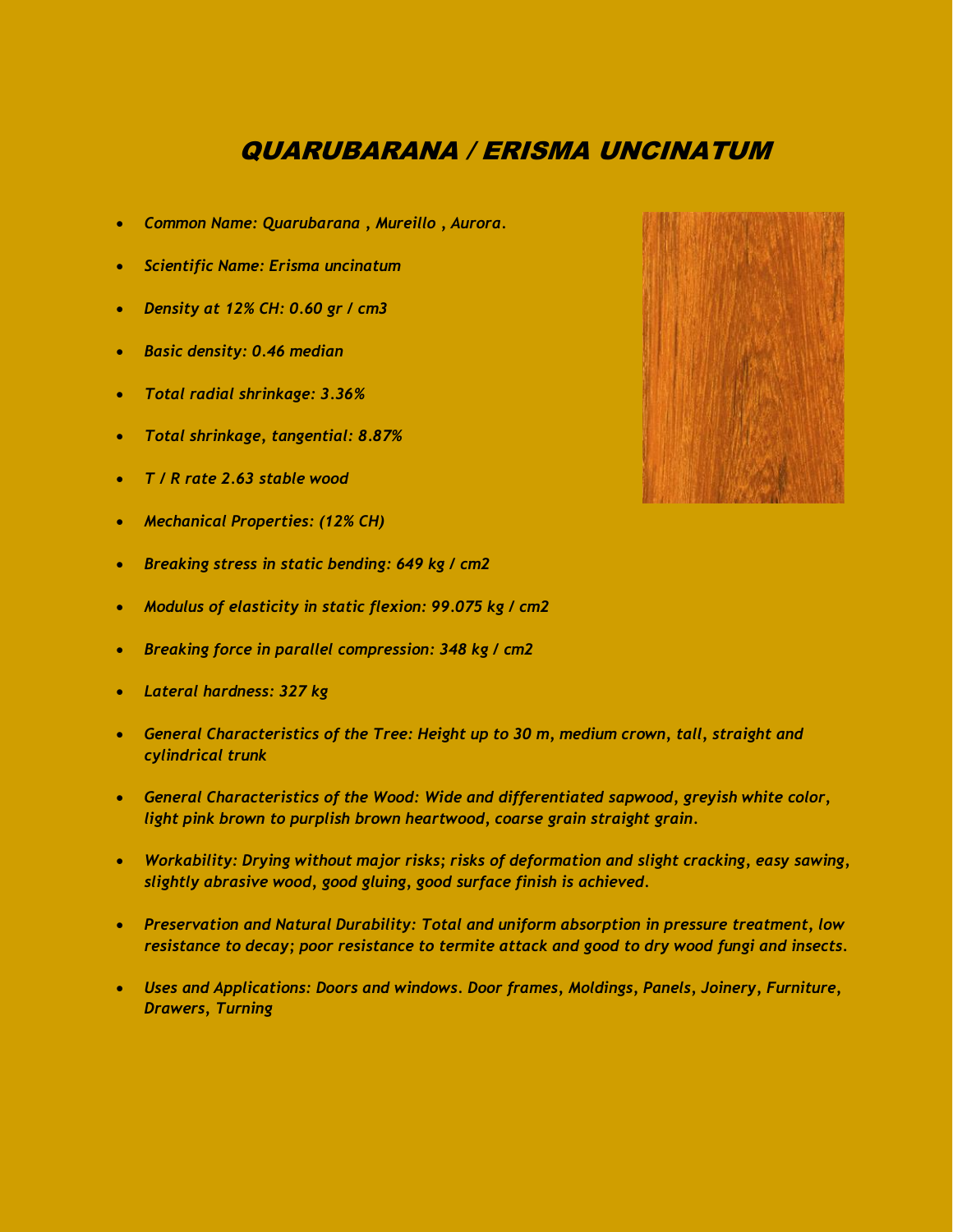# MAHOGANY WOOD / SWIETENIA MACROPHYLLA

- *Common Name(s): Honduran Mahogany, Honduras Mahogany, Caoba*
- *Scientific Name: Swietenia macrophylla*
- *Tree Size: 150-200 ft (46-60 m) tall, 3-6 ft (1-2 m) trunk diameter*
- *Average Dried Weight: 37 lbs/ft3 (590 kg/m3)*
- *Specific Gravity (Basic, 12% MC): .52, .59*
- *Janka Hardness: 900 lbf (4,020 N)*
- *Modulus of Rupture: 11,710 lbf/in2 (80.8 MPa)*
- *Elastic Modulus: 1,458,000 lbf/in2 (10.06 GPa)*
- *Crushing Strength: 6,760 lbf/in2 (46.6 MPa)*
- *Shrinkage: Radial: 2.9%, Tangential: 4.3%, Volumetric: 7.5%, T/R Ratio: 1.5*
- *Color/Appearance: Heartwood color can vary a fair amount with Honduran Mahogany, from a pale pinkish brown, to a darker reddish brown. Color tends to darken with age. Mahogany also exhibits an optical phenomenon known as chatoyancy. (See video below.)*
- *Grain/Texture: Grain can be straight, interlocked, irregular or wavy. Texture is medium and uniform, with moderate natural luster.*
- *Endgrain: Diffuse-porous; large pores in no specific arrangement; solitary and radial multiples of 2-3; mineral deposits occasionally present; growth rings distinct due to marginal parenchyma; rays barely visible without lens; parenchyma banded (marginal), paratracheal parenchyma vasicentric.*
- *Rot Resistance: Varies from moderately durable to very durable depending on density and growing conditions of the tree. (Older growth trees tend to produce darker, heavier, and more durable lumber than plantation-grown stock.) Resistant to termites, but vulnerable to other insects.*
- *Workability: Typically, very easy to work with tools: machines well. (With exception to sections with figured grain, which can tearout or chip during machining.) Slight dulling of cutters can occur. Sands very easily. Turns, glues, stains, and finishes well.*

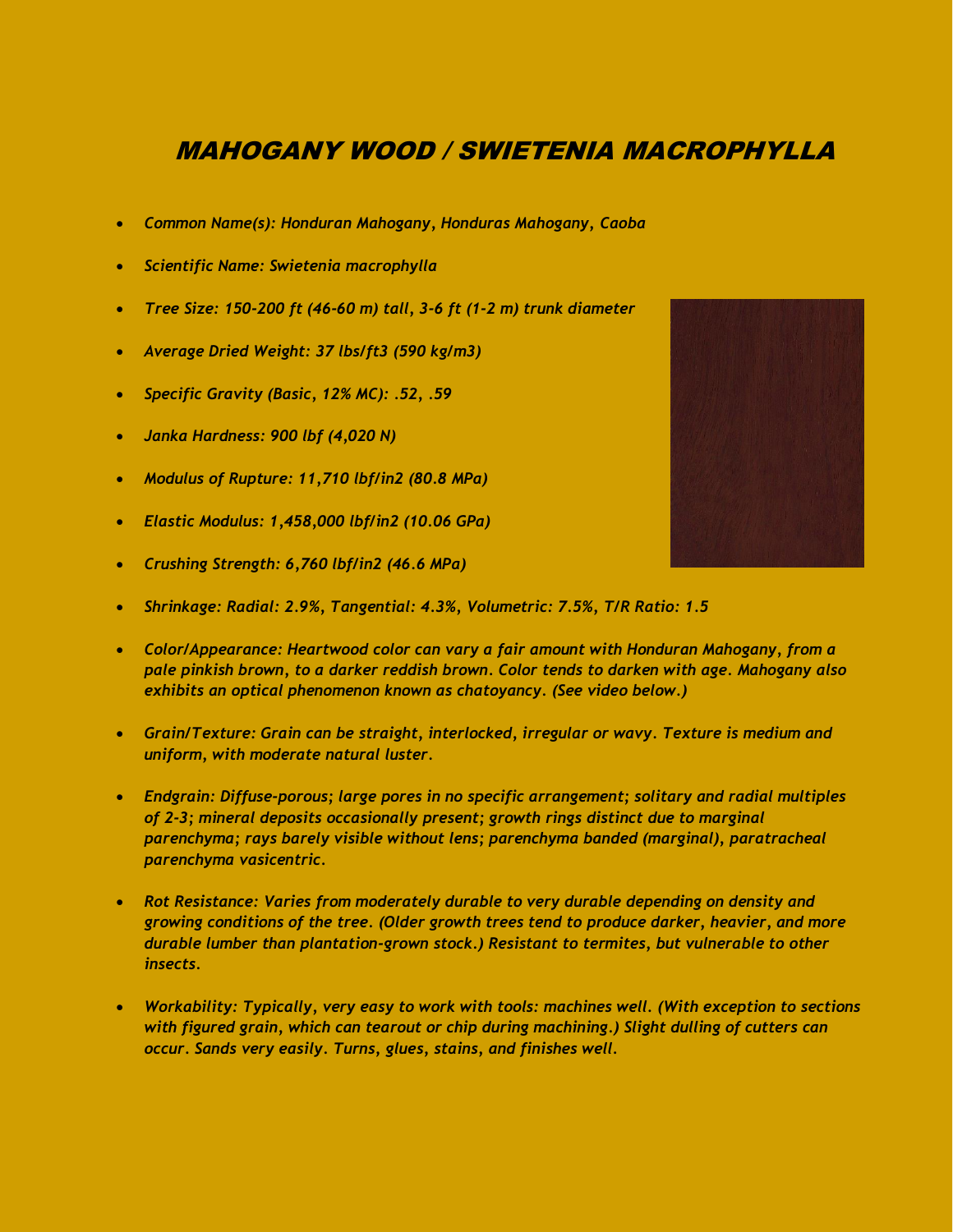#### PURPLEHEART / PELTOGYNE PURPUREA

- *Common Name(s): Purpleheart, Amaranth, Zapatero.*
- *Scientific Name: Peltogyne Purpurea.*
- *Tree Size: 100-170 ft (30-50 m) tall, 3-5 ft (1-1.5 m) trunk diameter*
- *Average Dried Weight: 56 lbs/ft3 (905 kg/m3)*
- *Specific Gravity (Basic, 12% MC): .76, .90*
- *Janka Hardness: 2,520 lbf (11,190 N)*
- *Modulus of Rupture: 22,000 lbf/in2 (151.7 MPa)*
- *Elastic Modulus: 2,937,000 lbf/in2 (20.26 GPa)*
- *Crushing Strength: 12,140 lbf/in2 (83.7 MPa)*
- *Shrinkage: Radial: 3.8%, Tangential: 6.4%, Volumetric: 10.6%, T/R Ratio: 1.7*
- *Color/Appearance: When freshly cut the heartwood of Purpleheart is a dull grayish/purplish brown. Upon exposure the wood becomes a deeper eggplant purple. With further age and exposure to UV light, the wood becomes a dark brown with a hint of purple.*
- *Grain/Texture: The grain is usually straight, but can also be wavy or irregular. Has a medium texture with good natural luster.*
- *Rot Resistance: Purpleheart is rated as being very durable, and resists both decay and most insect attacks, though it has been reported to be susceptible to attack from marine borers.*
- *Workability: Working with Purpleheart can present some unique challenges: if the wood is heated with dull tools, or if cutter speeds are too high, Purpleheart will exude a gummy resin that can clog tools and complicate the machining process. Depending on the grain orientation, can be difficult to plane without tearout. Purpleheart also has a moderate dulling effect on cutter*

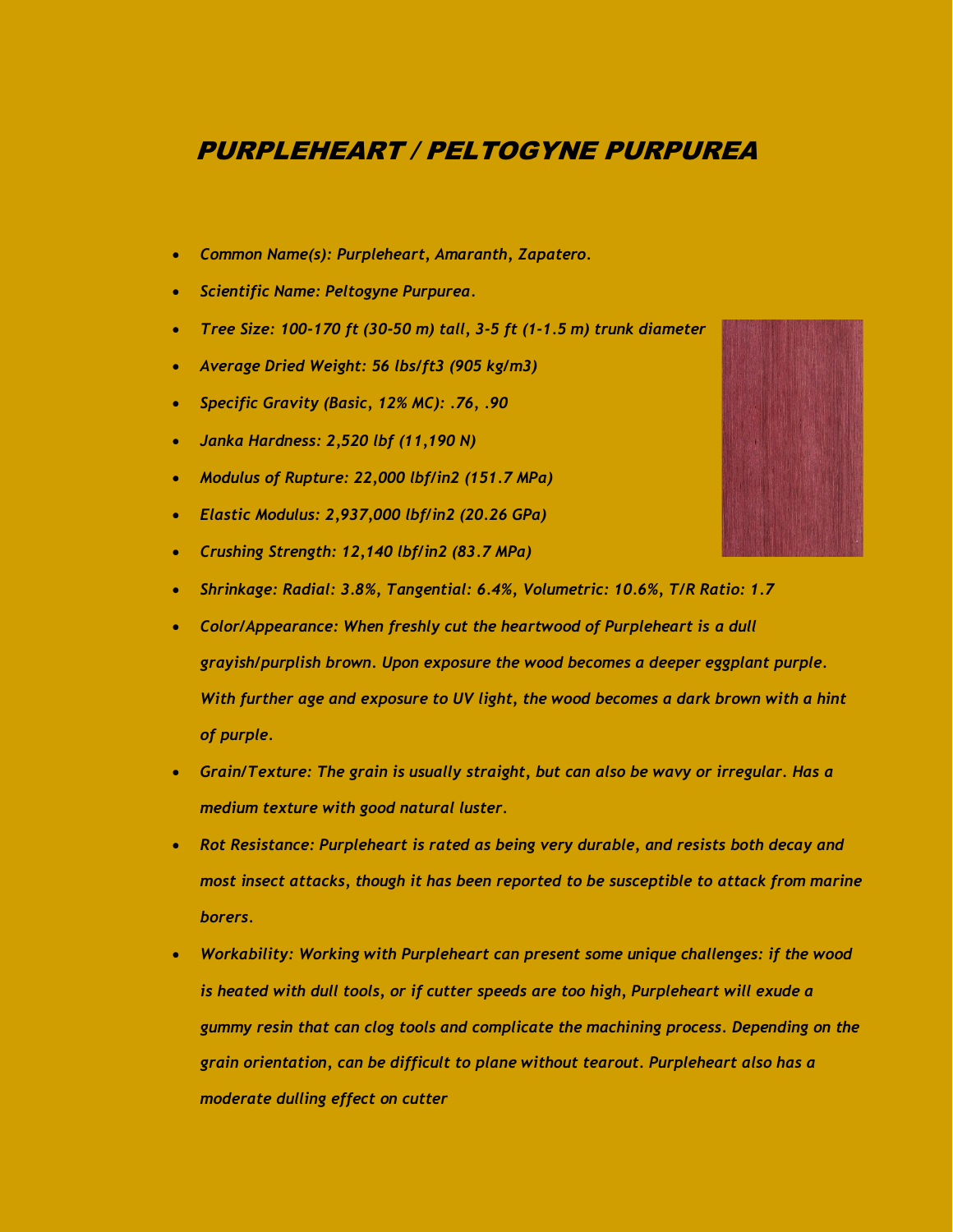## MONKEYPOD / SAMANEA SAMAN

- *Common Name(s): Monkeypod, Monkey Pod, Raintree*
- *Scientific Name: Albizia saman (syn. Samanea saman, Pithecellobium saman)*
- *Tree Size: 100-125 ft (30-38 m) tall, 3-4 ft (1-1.2 m) trunk diameter*
- *Average Dried Weight: 38 lbs/ft3 (600 kg/m3)*
- *Specific Gravity (Basic, 12% MC): .48, .60*
- *Janka Hardness: 900 lbf (4,010 N)*
- *Modulus of Rupture: 9,530 lbf/in2 (65.7 MPa)*
- *Elastic Modulus: 1,149,000 lbf/in2 (7.92 GPa)*
- *Crushing Strength: 5,790 lbf/in2 (39.9 MPa)*
- *Shrinkage: Radial: 2.0%, Tangential: 3.4%, Volumetric: 6.0%, T/R Ratio: 1.7*
- *Color/Appearance: Color tends to be a golden to dark brown, sometimes with darker streaks. Sapwood is usually thin and yellow/white, clearly demarcated from the heartwood. Monkeypod is sometimes seen with highly figured curly or wild grain patterns.*
- *Grain/Texture: Grain is usually straight, but can also be interlocked or wavy. Texture is medium to coarse, with medium to large open pores and a moderate natural luster.*
- *Endgrain: Diffuse-porous; large to very large pores in no specific arrangement, very few to few; solitary and radial multiples of 2-3; heartwood deposits occasionally present; narrow rays usually not visible without lens, normal spacing; parenchyma vasicentric, lozenge, and confluent.*
- *Rot Resistance: Rated as durable to very durable regarding decay resistance, Monkeypod is also resistant to most insect attacks.*
- *Workability: Monkeypod is generally easy to work with both hand and machine tools, though any interlocked grain may result in fuzzy or torn grain during planing operations. Glues and finishes well.*

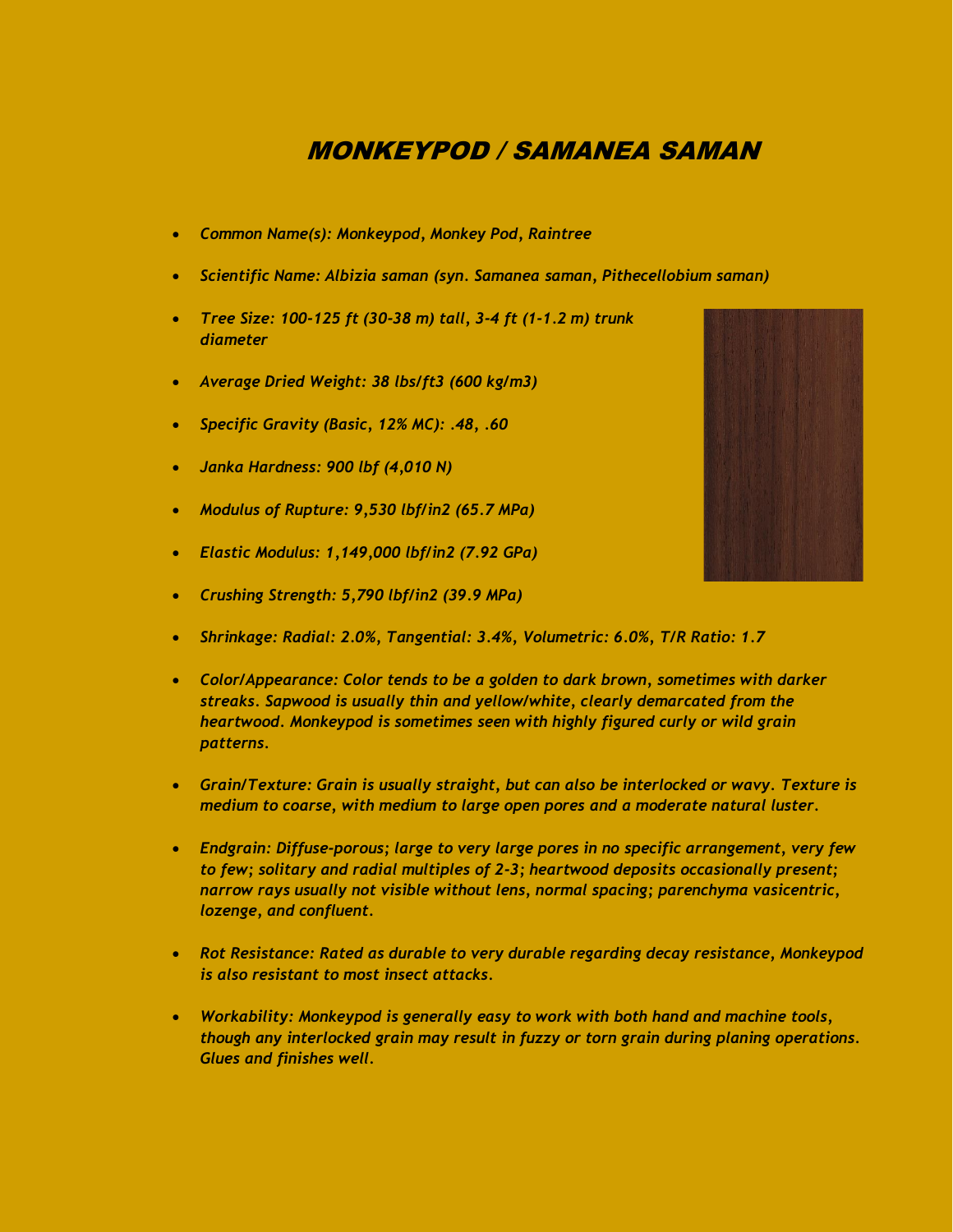# CANARYWOOD / CENTROLOBIUM PARAENSE

- *Common Name(s): Canarywood, Canary*
- *Scientific Name: Centrolobium spp.*
- *Tree Size: 65-100 ft (20-30 m) tall, 2-3 ft (.6-1.0 m) trunk diameter*
- *Average Dried Weight: 52 lbs/ft3 (830 kg/m3)*
- *Specific Gravity (Basic, 12% MC): .65, .83*
- *Janka Hardness: 1,520 lbf (6,750 N)*
- *Modulus of Rupture: 19,080 lbf/in2 (131.6 MPa)*
- *Elastic Modulus: 2,164,000 lbf/in2 (14.93 GPa)*
- *Crushing Strength: 9,750 lbf/in2 (67.2 MPa)*
- *Shrinkage: Radial: 2.4%, Tangential: 5.6%, Volumetric: 8.4%, T/R Ratio: 2.3*
- *Color/Appearance: Heartwood color can vary a fair amount, from a pale yellow-orange to a darker reddish brown, usually with darker streaks throughout. Pale yellow sapwood is sharply demarcated from heartwood. Color tends to darken and homogenize with age: see the article Preventing Color Changes in Exotic Woods for more information.*
- *Grain/Texture: Grain is typically straight, but can be irregular or wild on some pieces. Uniform fine to medium texture with good natural luster.*
- *Endgrain: Diffuse-porous; large pores in no specific arrangement, few; solitary and radial multiples of 2-3; mineral/gum deposits occasionally present; growth rings indistinct; rays not visible without lens; parenchyma varies depending on species: can be vasicentric, aliform, and confluent.*
- *Rot Resistance: Rated as very durable in regard to decay resistance, as well as being resistant to termite and marine borer attack.*
- *Workability: Easy to work with both hand and machine tools, though some tearout can occur during planing on pieces with wild or irregular grain. Good dimensional stability. Turns, glues and finishes well.*